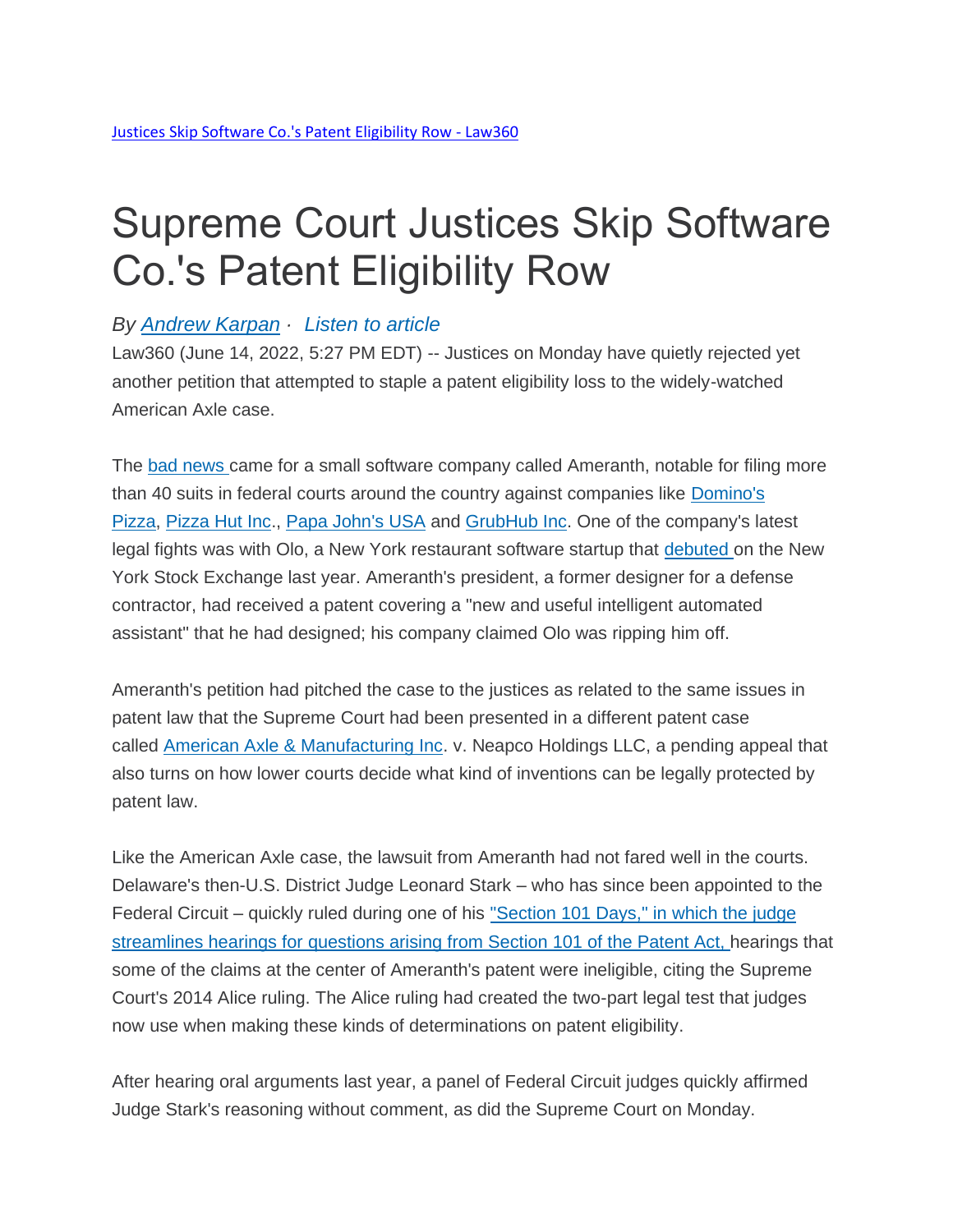Keith McNally, the Ameranth president, had been convinced his company had a shot with the justices following their interest in the American Axle case, as the underlying rulings in both cases were made by the same former federal judge in Delaware.

"Judge Stark, who wrote the American Axle district court opinion, wrote our opinion too, so obviously he applied the same application of the Alice ruling," McNally told Law360 in an interview back in [March.](https://www.law360.com/articles/1473688)

The American Axle case, however, later resulted in a [sharply](https://www.law360.com/articles/1297319) split ruling from the full Federal Circuit over the eligibility of the driveshaft patent owned by American Axle, a Detroit parts maker that had accused a direct rival of patent infringement. Since an [appeal](https://www.law360.com/articles/1341237) in the case hit the Supreme Court's docket in late 2020, the justices have largely stayed mum on whether or not they will hear the case. As recently as last month, lawyers in the Biden Administration joined the [chorus](https://www.law360.com/articles/1472941) of voices asking the justices to use the case to take a new look at the legal question of what can and cannot be eligible for a patent.

McNally told Law360 on Monday that the rejection from the justices will not stop him and his lawyers from avidly following the American Axle case. He wrote in an email that he is now betting the justices will take the American Axle case "at its conference two weeks from today." Then, his company will ask the justices to change their mind.

"Assuming this major event occurs on June 27, Ameranth will promptly file a 'rehearing motion,' which is our right, to the Supreme Court for them to then reconsider and 'hold' our petition pending their upcoming and much needed clarification of 101 law in American Axle," he said.

He predicted that this would buy his company more time as "that 'rehearing request' would then be decided in the next term of court."

Outside of an interest in breathing new life into its lawsuit against Olo, lawyers for Ameranth had also [indicated](https://www.law360.com/articles/1500815) they planned to use the American Axle case to try to beat a ruling in California federal court that found they owed at least \$2.7 million in attorney fees over the company's failed lawsuit against Domino's Pizza, which had a different collection of patents, some of which were also [found](https://www.law360.com/articles/1216042) to be ineligible for patent protection.